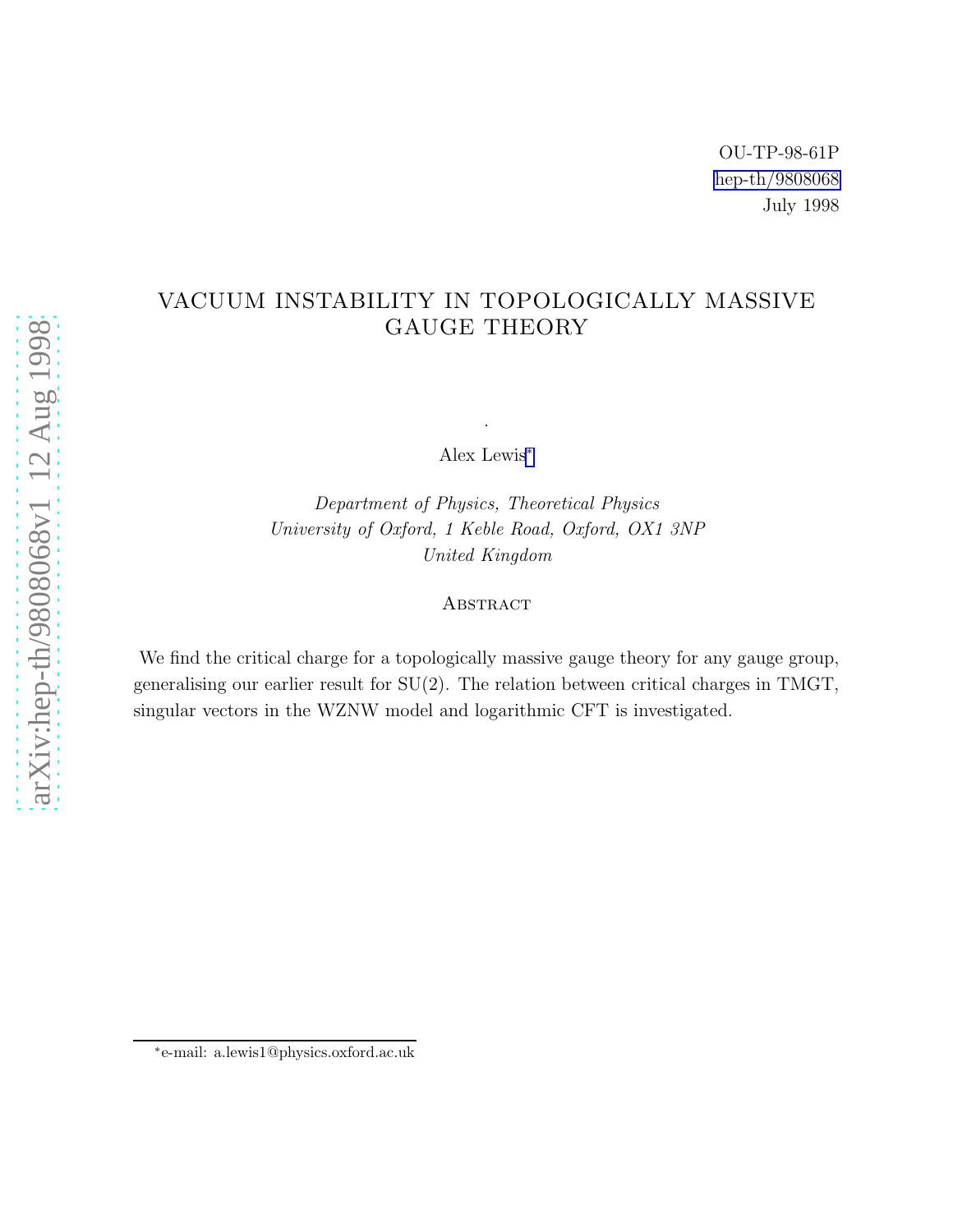### 1 Introduction

It is well known that a topological Chern-Simons theory on a 3-dimensional manifold witha boundary induces a WZNW model on the boundary [[1](#page-13-0)] which is a basic "building" block" for all known unitary rational conformal field theories (CFT). Combining several Chern-Simons fields and/or factorising over some discrete symmetries one can give a threedimensional construction for all known unitary rational CFT[[2](#page-13-0)], for example, minimal models[[3](#page-13-0)] through a GKO coset construction[[4\]](#page-13-0). In unitary WZNW and minimal models, primary fields only exist for a restricted number of representations. For example for the  $SU(2)$  model, only the representations with  $j = 0, \frac{1}{2}$  $\frac{1}{2}, \ldots, \frac{k}{2}$  $\frac{k}{2}$  are allowed, while in the minimal model the allowed primary fields are those which satisfy the above condition foreach of the three  $SU(2)$  factors in the GKO construction. In [[5\]](#page-13-0) we showed that the truncation of the spectrum in the  $SU(2)$  case was associated with a critical charge in the corresponding topologically massive gauge theory (TMGT). This let us see that critical and super-critical charges would cause vacuum instability and be excluded from the spectrum of the three-dimensional theory as well. We also found that, surprisingly, the quantization of a theory with a critical charge, which was worked out in [\[6](#page-13-0)], leads to a Jordan block structure for the Hamiltonian which is similar to what is now known from logarithmic conformal field theory. The purpose of this paper is to present these results in detail and extend them to any compact group.

The topological Chern-Simons theory is the low-energy limit of a topologically massive gauge theory [\[7\]](#page-13-0)-[\[9](#page-13-0)] with the action:

$$
S_{TMGT} = -\frac{1}{2e^2} \int_{\mathcal{M}} d^3 x \text{ tr } F_{\mu\nu} F^{\mu\nu} + k S_{CS}
$$
\n
$$
S_{CS} = \int_{\mathcal{M}} \frac{1}{4\pi} \text{ tr} \left( A \wedge dA + \frac{2}{3} A \wedge A \wedge A \right) = \int_{\mathcal{M}} d^3 x \frac{1}{4\pi} \epsilon^{\mu\nu\lambda} \text{ tr} \left( A_{\mu} \partial_{\nu} A_{\lambda} + \frac{2}{3} A_{\mu} A_{\nu} A_{\lambda} \right)
$$
\n(1)

Where  $A_{\mu} = A_{\mu}^{a} t^{a}$ , and  $t^{a}$  are the generators of the gauge group G. This is the action for gauge bosons with topological mass  $M = ke^2/4\pi$ . If the three dimensional manifold M has a boundary, the TMGT induces a deformed conformal field theory on the boundary. In the nonabelian case the CFT will be deformed with a deformation parameter proportional to  $1/e^2$ , and so the WZNW model can be induced from a TMGT with a boson mass of the order of the UV cut-off, so that the  $F<sup>2</sup>$  term regularizes the Chern-Simons action and we recover the WZNW model by letting the mass  $M \to \infty$ . If the TMGT is defined on a manifold with a boundary, it will induce a chiral WZNW model on the boundary. By taking a cylinder, with one chiral half of the WZNW model on each boundary, one can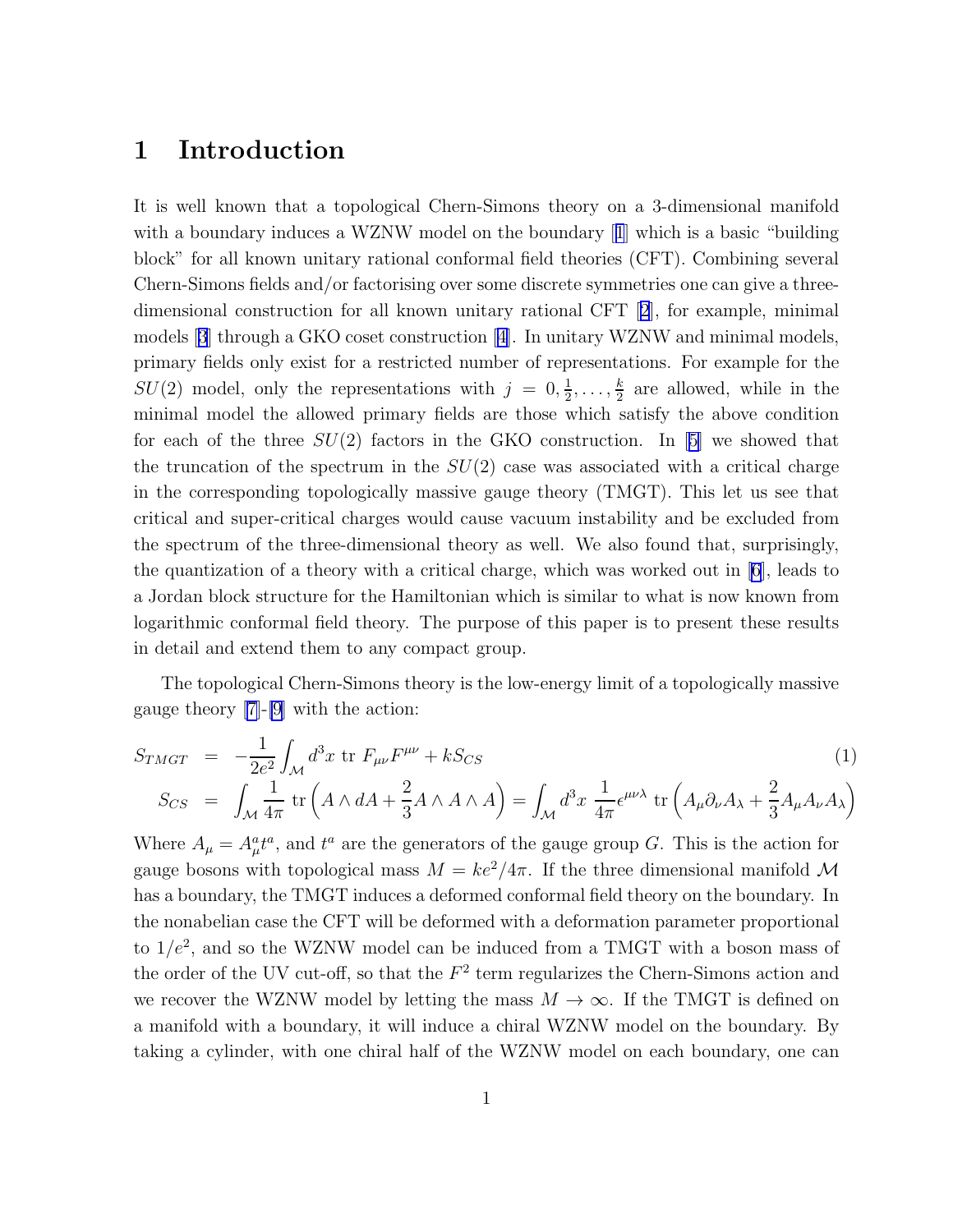obtain the full WZNW model, defined by

$$
S_{WZNW}(k;g) = \frac{k}{8\pi} \int d^2 z \ \text{Tr} g^{-1} \partial^{\mu} g g^{-1} \partial_{\mu} g + \frac{ik}{12\pi} \int d^3 z \ \text{Tr} g^{-1} dg \wedge g^{-1} dg \wedge g^{-1} dg \tag{2}
$$

A primary field of the WZNW model,  $\Phi(z,\bar{z}) = V_L(z)V_R(\bar{z})$ , can be induced on the boundary by a path-ordered Wilson line

$$
W_R[C] = \text{tr}_R \exp\left(i \int_C A\right) \tag{3}
$$

where  $C$  is a contour with one end point on each boundary. The Wilson line coincides with The holomorphic part of the primary field  $V<sub>L</sub>$  on one boundary and with the antiholomorphic part  $V_R$  on the other, and it describes the transport of a particle in the representation  $R$  from one boundary to the other. It is therefore clear that the same representations of the gauge group have to occur in the bulk as on the boundary.

In the same way, a supersymmetric WZNW model can be induced on the boundary of a three dimensional manifold by a supersymmetric CS theory, which is the low energy limit of a supersymmetric TMGT, defined by the action[[7, 10](#page-13-0)]

$$
S = S_{TMGT} + \frac{1}{2e^2} \int d^3x \ \bar{\chi}^a i\gamma^\mu \left( \partial_\mu \chi^a + i f^{abc} A^b_\mu \chi^c \right) - \frac{k}{8\pi} \int d^3x \ \bar{\chi}^a \chi^a + \frac{k}{8\pi} \int d^3x \ i\bar{\lambda}^a \left( \gamma^\mu \partial_\mu \chi^a - \frac{1}{3} f^{abc} \gamma^\mu \partial_\mu \lambda^b L^c - \frac{2}{3} f^{abc} \epsilon^{\mu\nu\rho} \gamma_\nu \partial_\mu \lambda^b A^c_\rho \right)
$$
(4)

where  $\chi^a$  are Majorana fermion fields in the adjoint representation of G, and  $L^a$  are auxiliary scalar fields with  $\lambda^a$  their Majorana spinor superpartner fields. In this case we have both vector bosons and Majorana fermions with the topological mass  $M = ke^2/4\pi$ in the bulk, and on the boundary we get the super-WZNW model with the action [\[11](#page-13-0)]

$$
S_{SWZNW} = S_{WZNW}(k; g) + \frac{ik}{8\pi} \int d^2 z \, \text{tr}\left[\bar{\psi}^\dagger \left[\partial + \gamma_5 \partial g g^\dagger\right] \psi\right] \tag{5}
$$

The fermions in the SWZNW action can be decoupled completely by the transformation

$$
\chi = \frac{1}{2} \left[ (1 + \gamma_5) g^{\dagger} \psi + (1 - \gamma_5) \psi g^{\dagger} \right]
$$
 (6)

but this transformation is anomalous, and leads to the following action

$$
S_{SWZNW} = S_{WZNW}(k; g - C_2) + \frac{ik}{8\pi} \int d^2 z \, \text{tr}\left[\bar{\chi}\partial\!\!\!/x\right] \tag{7}
$$

where  $C_2$  is the Casimir of the adjoint representation of the group  $G$ 

$$
C_2 \delta^{ab} = f^{acd} f^{bcd} \tag{8}
$$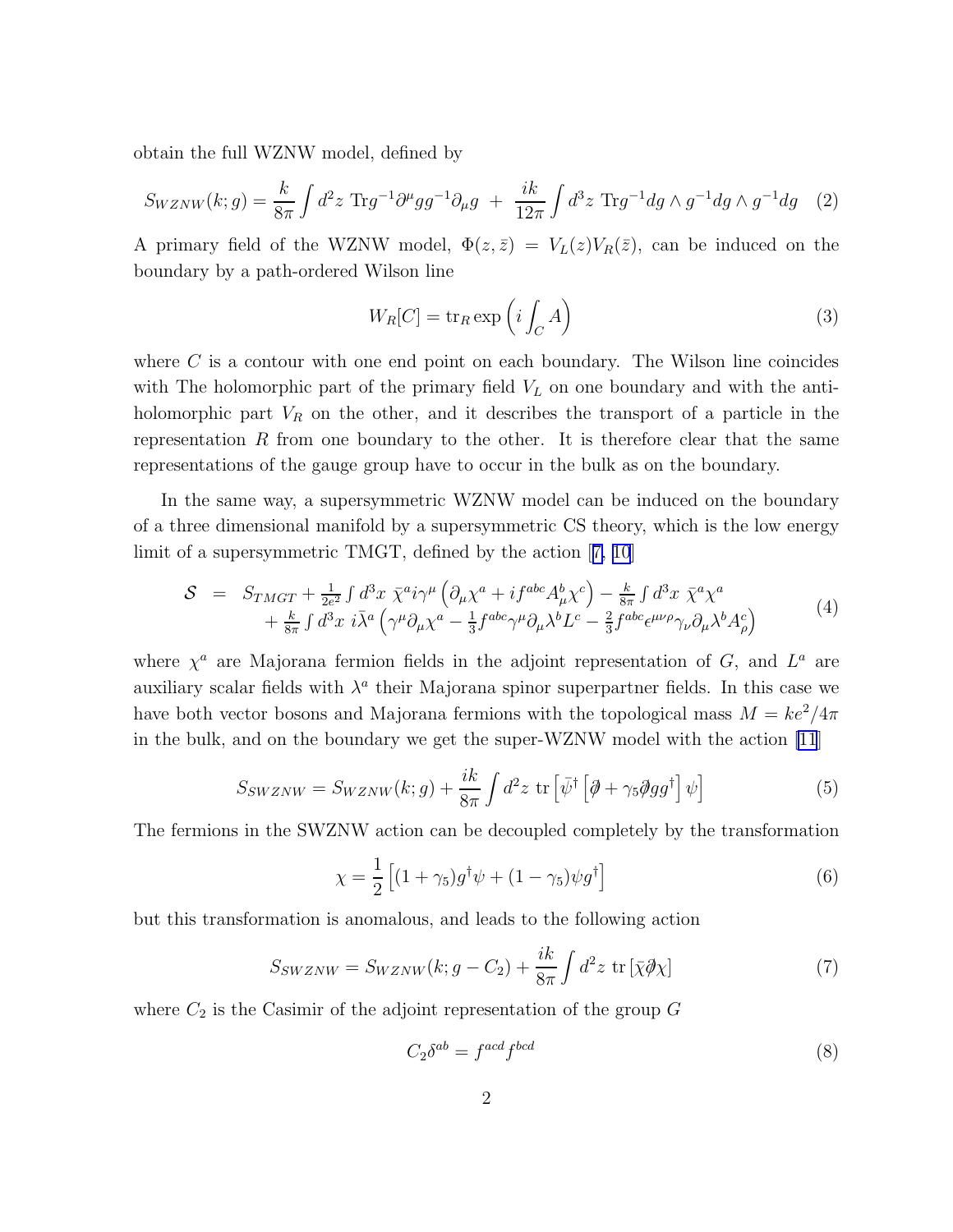<span id="page-3-0"></span>The bosonic part of the super-WZNW model at level  $k$  is therefore the ordinary WZNW at level  $k - C_2$ , and the spectrum in the supersymmetric model is the same as for the WZNW at level  $k - C_2$  and the free fermions. For example, the conformal dimension of a primary field in a representation R of G, with Casimir  $C_R$ , is  $\Delta = C_R/(k+C_2)$  in the WZNW model and  $\Delta = C_R/k$  in the SWZNW model. In the three-dimensional theories,  $1/k$  is the expansion parameter for perturbation theory, so the ordinary TMGT and the bosonic part of the SUSY TMGT are the same at tree level, with the shift  $k \to k - C_2$ appearing as a result of higher-order corrections[[12\]](#page-13-0). In this paper we will only be working at the leading order in  $1/k$  and so we will not be able to see the difference between the ordinary and supersymmetric TMGTs.

# 2 Truncation of the spectrum in WZNW model and in TMGT

We will begin by reviewing how the truncation of the spectrum of unitary representations occurs in the WZNW model, and then see how the same spectrum can arise by a completely different mechanism in TMGT. The WZNW has a  $G_L \times G_R$  symmetry, generated by the currents

$$
J(z) = Ja(z)ta = -\frac{k}{2}\partial g g^{-1}
$$
  

$$
\bar{J}(\bar{z}) = \bar{J}^{a}(\bar{z}) = -\frac{k}{2}g^{-1}\bar{\partial}g
$$
 (9)

The modes  $J_n^a$  generate the affine algebra with the commutation relations

$$
[J_n^a, J_m^b] = \frac{nk}{2} \delta^{ab} \delta_{n+m,0} + f^{abc} J_{n+m}^c
$$
 (10)

We use the following basis for the generators of  $G$ . We have the generators of the Cartan subalgebra  $h^i$ ,  $i = 1, \ldots, r$ , r is the rank of G, and for each root  $\alpha$  we have a step operator  $e^{\alpha}$ , with the commutation relations

$$
\begin{aligned}\n\left[h^{i}, h^{j}\right] &= 0\\
\left[h^{i}, e^{\alpha}\right] &= \alpha^{i} e^{\alpha}\\
\left[e^{\alpha}, e^{\beta}\right] &= \epsilon(\alpha, \beta)e^{\alpha+\beta} \text{ if } \alpha + \beta \text{ is a root} \\
&= 2\alpha \cdot h/\alpha^{2} \text{ if } \alpha = -\beta\\
&= 0 \text{ otherwise}\n\end{aligned} \tag{11}
$$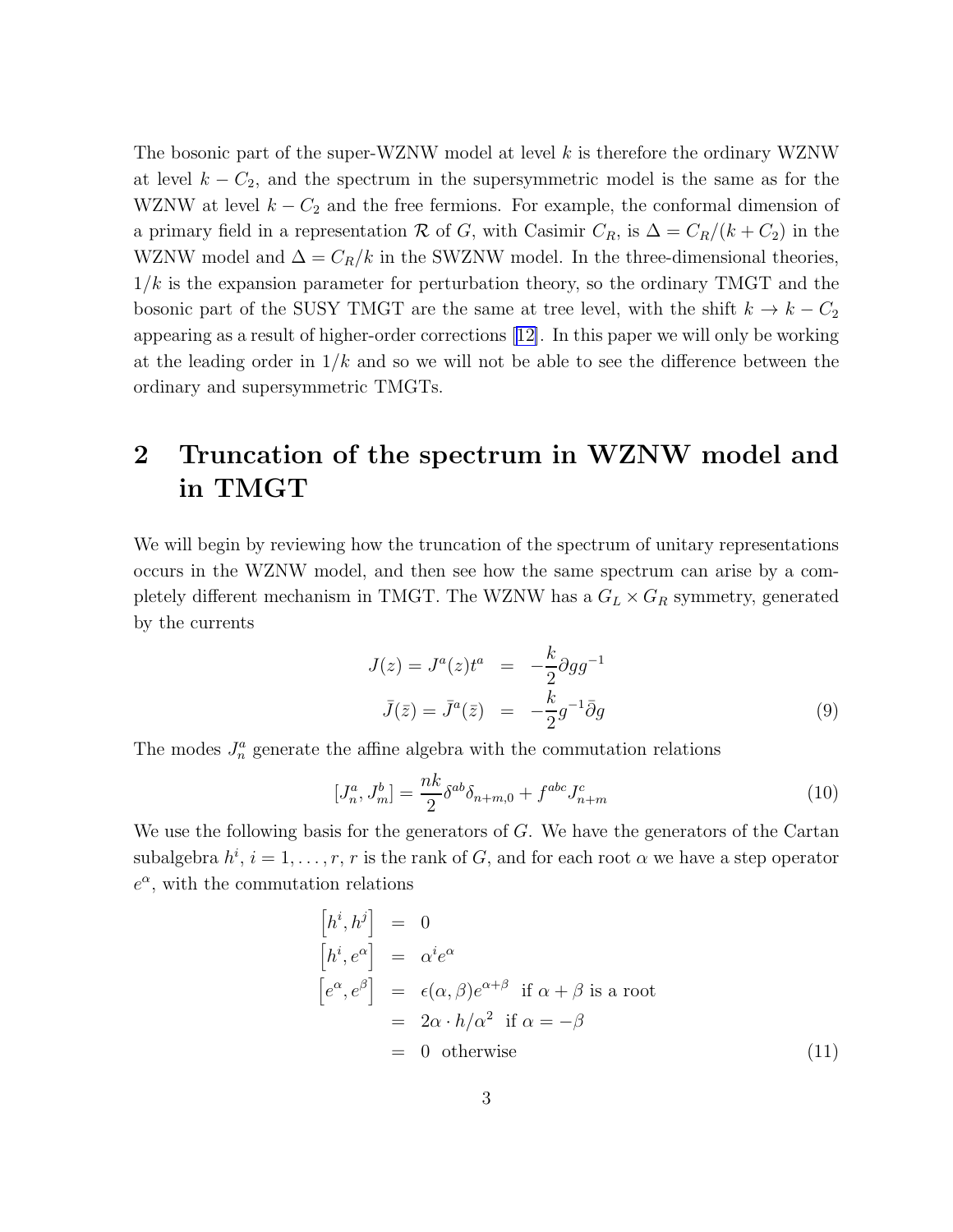where  $\epsilon(\alpha, \beta)$  is antisymmetric in  $\alpha$  and  $\beta$ , and  $\alpha \cdot h = \sum_i \alpha^i h^i$ . The current algebra of the WZNWmodel then has generators  $H_n^i$ ,  $E_n^{\alpha}$ , and the commutation relations ([10\)](#page-3-0) become

$$
\begin{aligned}\n\left[H_m^i, H_n^j\right] &= \frac{mk}{2} \delta^{ij} \delta_{n,-m} \\
\left[H_m^i, E_n^\alpha\right] &= \alpha^i E_{m+n}^\alpha \\
\left[E_m^\alpha, E_n^\beta\right] &= \epsilon(\alpha, \beta) E_{m+n}^{\alpha+\beta} \text{ if } \alpha + \beta \text{ is a root} \\
&= \left\{2\alpha \cdot H_{m+n} + km \delta_{m,-n}\right\} / \alpha^2 \text{ if } \alpha = -\beta \\
&= 0 \text{ otherwise}\n\end{aligned} \tag{12}
$$

We consider a highest weight primary state  $|\mu\rangle$ , defined by

$$
H_n^i |\mu\rangle = E_n^{\alpha} |\mu\rangle = 0, \text{ for } n \ge 1
$$
  
\n
$$
H_0^i |\mu\rangle = \mu^i |\mu\rangle
$$
  
\n
$$
E_0^{\alpha} |\mu\rangle = 0, \text{ for } \alpha \text{ a positive root}
$$
 (13)

Unitary representations only exist for weights  $\mu$  which satisfy  $\psi \cdot \mu \leq k/2$  with the highest root  $\psi$  normalized so that  $\psi^2 = 1$ . This can easily be seen by considering the norm of a descendant, using eqs. (12) and (13) and  $E_n^{\alpha\dagger} = E_{-n}^{-\alpha}$ :

$$
|E_{-1}^{\psi}|\mu\rangle|^2 = \langle \mu | E_1^{-\psi} E_{-1}^{\psi} | \mu \rangle = \frac{1}{\psi^2} \left( k - 2\psi \cdot \mu \right) \langle \mu | \mu \rangle \tag{14}
$$

This state therefore has negative norm when  $\psi \cdot \mu > k/2$ , and it is a null vector for a highest weight  $\mu_0$  such that  $\psi \cdot \mu_0 = k/2$ . This null vector has all the properties (eq. (13)) of a primary state with highest weight  $\mu_0 + \psi$ , and so we can write  $||\mu_0 + \psi||^2 = 0$ . There are also singular vectors at higher levels for the other unitary representations. In a unitary model, any correlation function containing a singular vector must be zero, and this leads to all non-unitary representations decoupling from the spectrum [\[13](#page-13-0)].

It is clear that, if the CFT is to be described by a three-dimensional Chern-Simons theory, this truncation of the spectrum also has to occur in the CS theory, and there must be states with zero norm in the CS theory as well. This must also be true at least in the low-energy limit in the TMGT theory, but in fact, we will see that it actually occurs in the full TMGT theory. To induce a primary field of the WZNW model on the boundary in a representation  $\mathcal{R}$ , we have to add to the CS model in the bulk a Wilson line carrying a source in the same representation, and so we expect that adding a source in a representation with  $\mu \cdot \psi > k/2$  would for some reason make the threedimensional theory non-unitary. In[[5\]](#page-13-0) we suggested that the physical reason for this is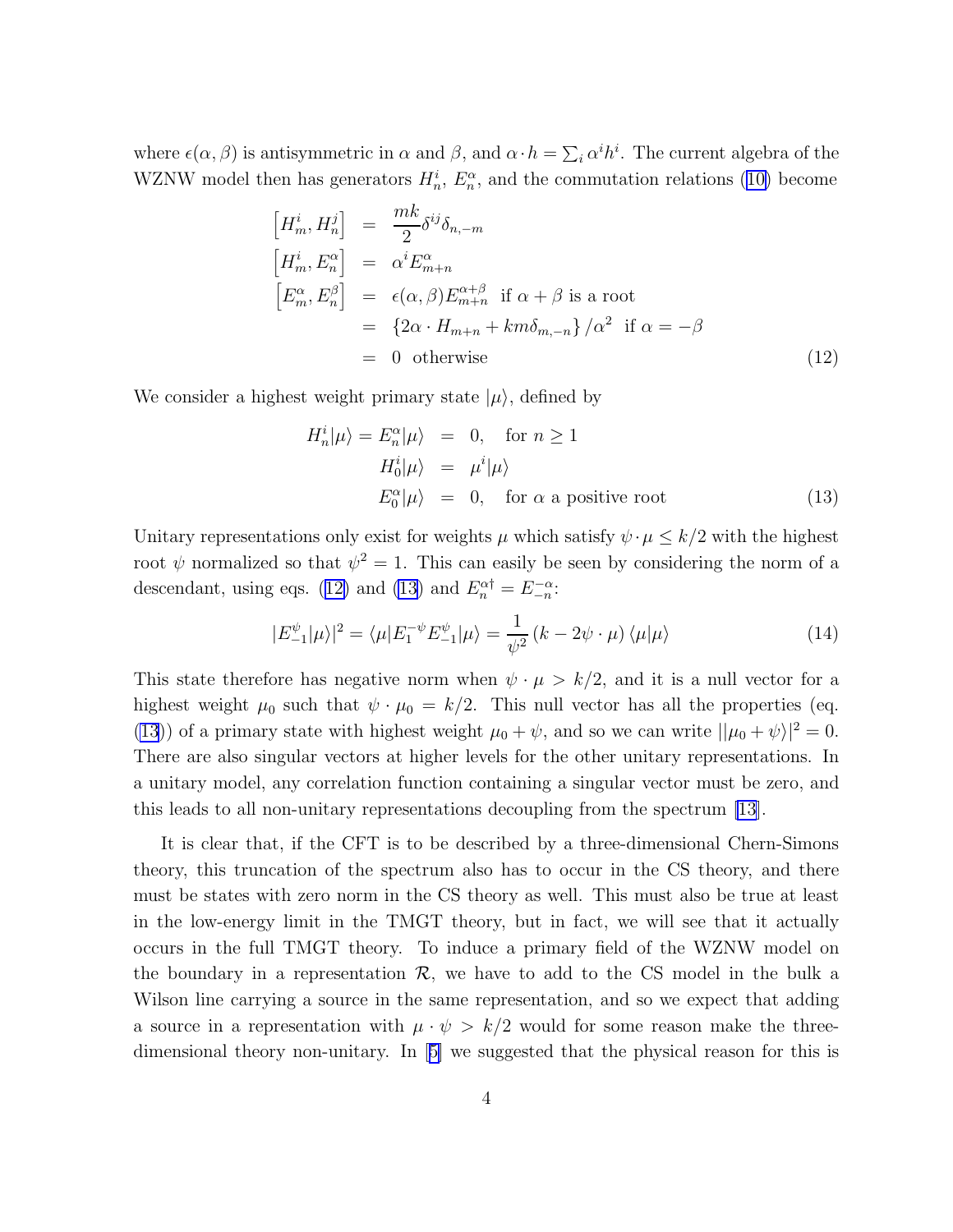<span id="page-5-0"></span>that sources with higher charge are critical or super-critical - ie. that they cause vacuum instability because the bound states which they can form with charged particles have zero or imaginary energy. This is just the sort of behaviour that is familiar in the solution of the Dirac equation for an electron in the field of a point charge  $Ze$  in which case the energy of the ground state is  $E(Z) = m_e \sqrt{(1 - \alpha^2 Z^2)}$ , and so there is a critical charge  $Z_c = 1/\alpha \approx 137$ , with  $E(Z_c) = 0$  and imaginary energy for  $Z > Z_c$ . In a nonabelian TMGT, the charged particles which can have bound states are just the massive gauge bosons themselves. We can therefore see that the dynamics of the TMGT are crucial for understanding even the low energy properties of the theory – even when the gauge bosons are infinitely massive, any states with exactly zero energy obviously cannot be ignored, and super-critical charges will never be formed because they would always be screened by pairs of charged particles which could condense from the vacuum with no energy cost. We will also see in the next section that the presence of a critical charge leads to a state with zero norm, just as in the WZNW model.

In this section we present the computation of the critical charge in a TMGT [\[5\]](#page-13-0), showing how the result is generalized to arbitrary groups. We divide the gauge bosons into uncharged "photons" and charged bosons, by

$$
A_{\mu} = \sum_{i} A_{\mu}^{i} h^{i} + \sum_{\alpha} A_{\mu}^{\alpha} e^{\alpha} \tag{15}
$$

where the fields  $A_i^{\mu}$  describe the photons and  $A_{\alpha}^{\mu}$  the charged particles. The charged bosons can be divided into positively and negatively charged for positive and negative roots – for a positive root  $\alpha, \alpha^i \geq 0$  for all i. Since  $-\alpha$  is always a root if  $\alpha$  is a root, the charged bosons therefore come in particle-antiparticle pairs with positive and negative charges. A classical external source in a highest weight state will then act as a source of photons, creating a potential for the charged particles. We will therefore treat the photons classically and try to solve the equations of motion for charged particles in the classical background created by the source. The equations of motion for the photons in the presence of a static source with weight  $\mu$  are

$$
\frac{1}{2}\epsilon^{\mu\nu\lambda}F^i_{\nu\lambda} + \frac{1}{M}\partial_\nu F^{i,\nu\mu} + \frac{2\pi\mu^i}{k}\eta^{0\mu}\delta^2(x) = 0\tag{16}
$$

This leads to the following solution for the electric and magnetic fields,  $E_j^i = F_{j0}^i$  and  $B^i = F_{12}^i$ :

$$
B^{i}(r) = -\frac{\mu^{i} M^{2}}{k} K_{0}(Mr), \qquad E^{i}_{\theta}(0) = 0, \qquad E^{i}_{r}(r) = -\frac{\mu^{i} M^{2}}{k} K_{1}(Mr) \tag{17}
$$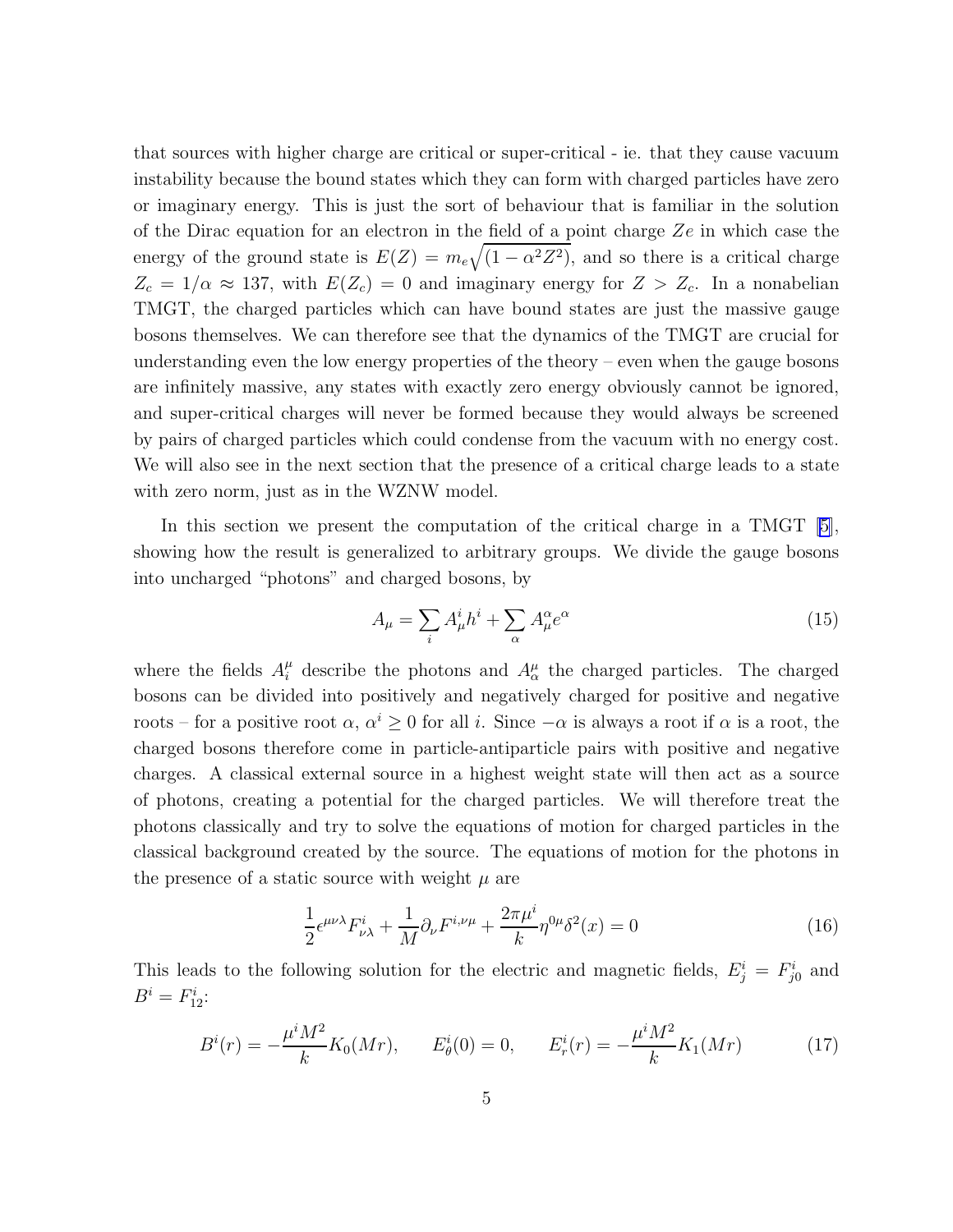<span id="page-6-0"></span>where  $K_0$  and  $K_1$  are modified Bessel functions. By integrating eq. [\(16](#page-5-0)) we also find that at large distances  $(r \gg 1/M)$ 

$$
\int B^i d^2x = -\frac{2\pi\mu^i}{k} \tag{18}
$$

so that, by Stokes' theorem,  $A^i_{\theta} \sim -\mu^i / kr$ . The fields  $A^i_{\mu}$  can then conveniently be written in the gauge  $\partial_{\mu}A^{\mu} = 0$  as

$$
A_0^i = -\frac{B^i}{M}, \qquad A_r^i = 0, \qquad A_\theta^i = \frac{E_r^i}{M} - \frac{\mu^i}{kr} \tag{19}
$$

We could now go on to write down the linearized equations of motion for the charged bosons in this background field, and try to solve them to find the energy of the ground state and hence the critical charge. In fact it is much simpler to analyse the equations for fermions in the same background. For this reason, it is useful to consider the supersymmetric TMGT, The background gauge field in the presence of a classical source is the same in the SUSY case as in the ordinary TMGT, and the spectrum of the bosons and fermions in the SUSY theory is of course the same, so to find the critical charge we can concentrate on the equation of motion for the fermions, which is just the Dirac equation  $(i\gamma^{\mu}D_{\mu} - M)\chi = 0$ . As with the bosons, we can divide the fermions into charged and neutral particles by

$$
\chi = \sum_{i} \chi^{i} h^{i} + \sum_{\alpha} \chi^{\alpha} e^{\alpha} \tag{20}
$$

where the charge is positive if  $\alpha^i \geq 0$ , so that  $\alpha \cdot \psi > 0$ . We use a Majorana representation for the gamma matrices in  $2 + 1$  dimensions  $\gamma_0 = \sigma_2, \gamma_1 = i\sigma_1, \gamma_2 = i\sigma_3$ , where  $\sigma_i$  are the Pauli matrices. The Dirac equation for a charged fermion is then

$$
\begin{pmatrix}\n-D_2 - M & -D_0 - D_1 \\
D_0 - D_1 & D_2 - M\n\end{pmatrix}\n\begin{pmatrix}\n\chi_1^{\alpha} \\
\chi_2^{\alpha}\n\end{pmatrix} = 0
$$
\n(21)

where from the commutation relations [\(11](#page-3-0)) we can see that  $D_{\mu} \chi^{\alpha} = (\partial_{\mu} + i \alpha^{i} A_{\mu}^{i}) \chi^{\alpha}$ . We would expect a bound state for negatively charged fermions for a source with  $\mu \cdot \psi > 0$ , but in some circumstances in a TMGT there can be bound states between like charges and repulsion between unlike charges[[14\]](#page-13-0). This is because a charge is a source of both electric and magnetic flux and the magnetic force is in the opposite direction to the usual electric force. We need to check that this is not the case in the present situation, as if there is no attraction between opposite charges there can obviously be no screening of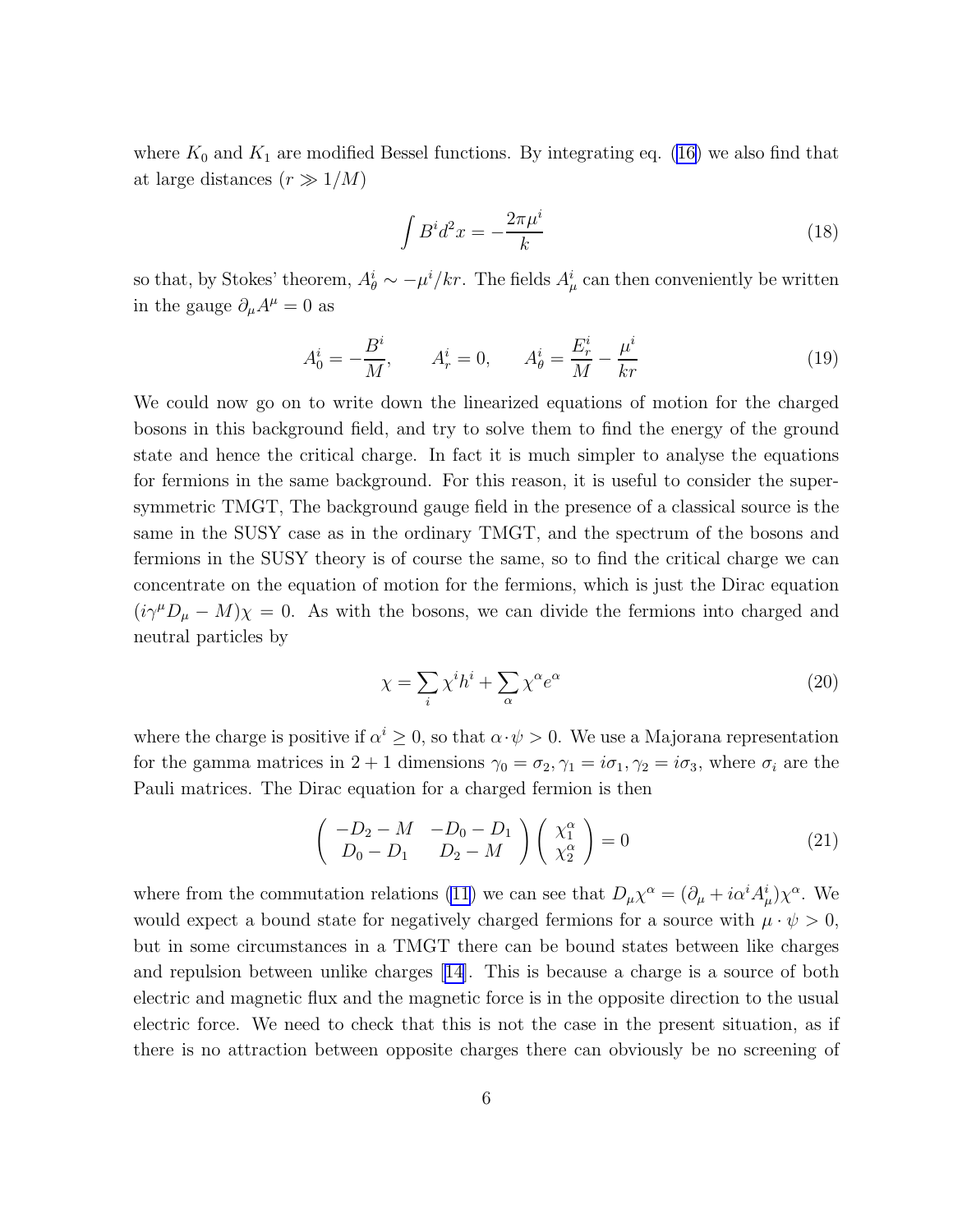critical charges. An easy way to check this is to take the non-relativistic limit of eq.([21\)](#page-6-0). We define  $\chi_{\pm}^{\alpha} = \chi_1^{\alpha} \pm \chi_2^{\alpha}$ , and in the non-relativistic limit the total energy  $E = M + \epsilon$ with  $|\epsilon| \ll M$  and also  $|A_0^i| \ll M$ . In this limit the Dirac equation becomes the Pauli equation, which in this case is

$$
\chi_{\pm} = \chi_{\pm} e^{i(M+\epsilon)x_0}
$$

$$
\left(\epsilon + \alpha^i A_0^i\right) \chi_{+} = \frac{-i}{2M} \left( (D_i)^2 - i \alpha^i B^i \right) \chi_{+}
$$
(22)

The first term on the right of eq. (22) is the usual kinetic energy term, except that the centrifugal energy is modified by the Aharonov-Bohm effect, and the second term is the magnetic interaction. From eq. [\(19\)](#page-6-0) we can see that the strength of the magnetic energy is just half that of the electric interaction, and so we still have attraction between opposite charges.

Since we are really interested in the critical charge for which  $\epsilon = -M$ , we cannot use the non-relativistic approximation any further and so we return to eq. [\(21\)](#page-6-0). the attraction will be strongest for the negatively charged fermion  $\chi^{-\psi}$ , and so we need only consider that. If we define  $q = \psi \cdot \mu / k$  and make the gauge transformation

$$
\chi \to \chi' = \chi \exp\left[-\frac{A_0(r)}{M} - q\log(r)\right]
$$
\n(23)

and define, for a solution with angular momentum  $m$  and energy  $E$ 

$$
x_{\pm} = x_1 \pm ix_2
$$
  
\n
$$
f(r) = -ix_{+}^{-m} \chi_{+}^{-\psi} e^{iEx_0}
$$
  
\n
$$
g(r) = rx_{+}^{-(m+1)} \chi_{-}^{-\psi} e^{iEx_0}
$$
\n(24)

we obtain the following equations (with  $x = Mr$ ,  $\omega = E/M$ )

$$
(1 - \omega - qK_0(x)) g(x) + f'(x) = 0
$$
  
(1 + \omega + qK\_0(x)) f(x) + ((2q + 2m + 1)x<sup>-1</sup> – 2qK<sub>1</sub>(x)) g(x) + g'(x) = 0 (25)

These are exactly the equations which we solved numerically in[[5\]](#page-13-0), and we can now see that with the above definition of  $q$  they apply for any simple group. We found the expected behaviour, with a critical charge very close to  $q = 0.5$  (actually 0.498), because of which we conjecture that the exact solution will have the critical charge at exactly  $q = 0.5$  This appears to indicate that we do indeed have the same truncation of the spectrum in TMGT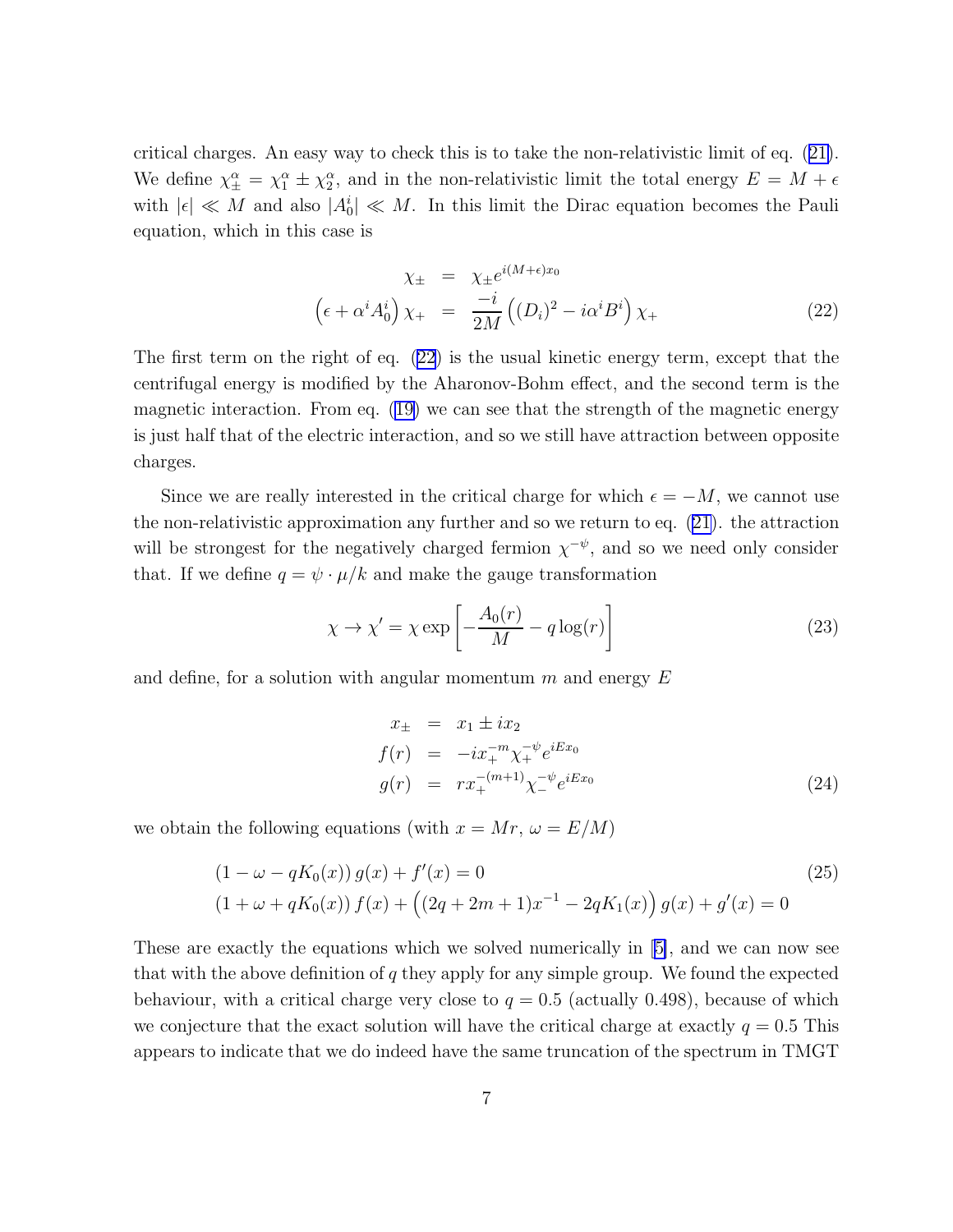<span id="page-8-0"></span>as in the WZNW model, with only representations with  $\psi \cdot \mu \leq k/2$  allowed. However, this calculation is really only accurate to the lowest order in  $1/k$ , so we should say the critical charge is at

$$
\psi \cdot \mu = \frac{k}{2} \left\{ 1 + O(k^{-1}) \right\} \tag{26}
$$

Of course, in the supersymmetric models we have to shift  $k \to k - C_2$  compared to the bosonic models[[11](#page-13-0), [15, 12](#page-13-0)], but clearly this cannot be seen at this order. Also, we would not expect a critical charge at  $\psi \cdot \mu = k/2$  as this representation is included in the physical spectrum of the WZNW model, and we would expect a critical charge to be screened a particle-antiparticle pair which could condense from the vacuum. We might expect that the true critical charge is  $\psi \cdot \mu = (k+1)/2$  which would exclude all the non-unitary representations since  $\psi \cdot \mu$  is always an integer or half-integer, or that it is  $\psi \cdot \mu = (k+2)/2$ , which is the null state in the WZNW model (with k replaced by  $k - C_2$ ) in the supersymmetric case). To decide between these possibilities, we need to know how to quantize a theory with a critical charge – it turns out that the existence of a critical charge leads to a state having zero norm, so that the latter is probably correct, but it is not yet clear why states with  $\psi \cdot \mu = (k+1)/2$  should also be screened.

#### 3 Critical States

The quantization of fields with zero energy bound states has been worked out in [\[6\]](#page-13-0). Although we have found a bound state for fermions, in the supersymmetric theory the spectrum for the gauge bosons must be the same, and so there will be a critical bound state of bosons at the same critical charge, and we can also expect the same features in the non-supersymmetric case, with the shift of  $k \to k+C_2$ . Since the bosons exist in all models we expect that the features in which we are interested will all appear in the quantization of a theory with a critical state for charged bosons, and we concentrate on that case. The treatment in [\[6](#page-13-0)] was for scalar bosons, but as vector bosons in  $2+1$  dimensions only have one degree of freedom we can follow it exactly. We have the canonical commutation relations

$$
[A(\mathbf{x}), \Pi(\mathbf{y})] = i\delta(\mathbf{x} - \mathbf{y})
$$
  

$$
[A(\mathbf{x}), A(\mathbf{y})] = 0, \text{ etc.}
$$
 (27)

We expand the field A and the conjugate momentum  $\Pi$  in terms of wave functions  $\Phi^{\bf k}({\bf x})$ for continuum states with  $\omega^2 = \mathbf{k}^2 + 1$  and  $\Phi^i(\mathbf{x})$  for bound states with  $\omega_i^2 < 1$ , normalized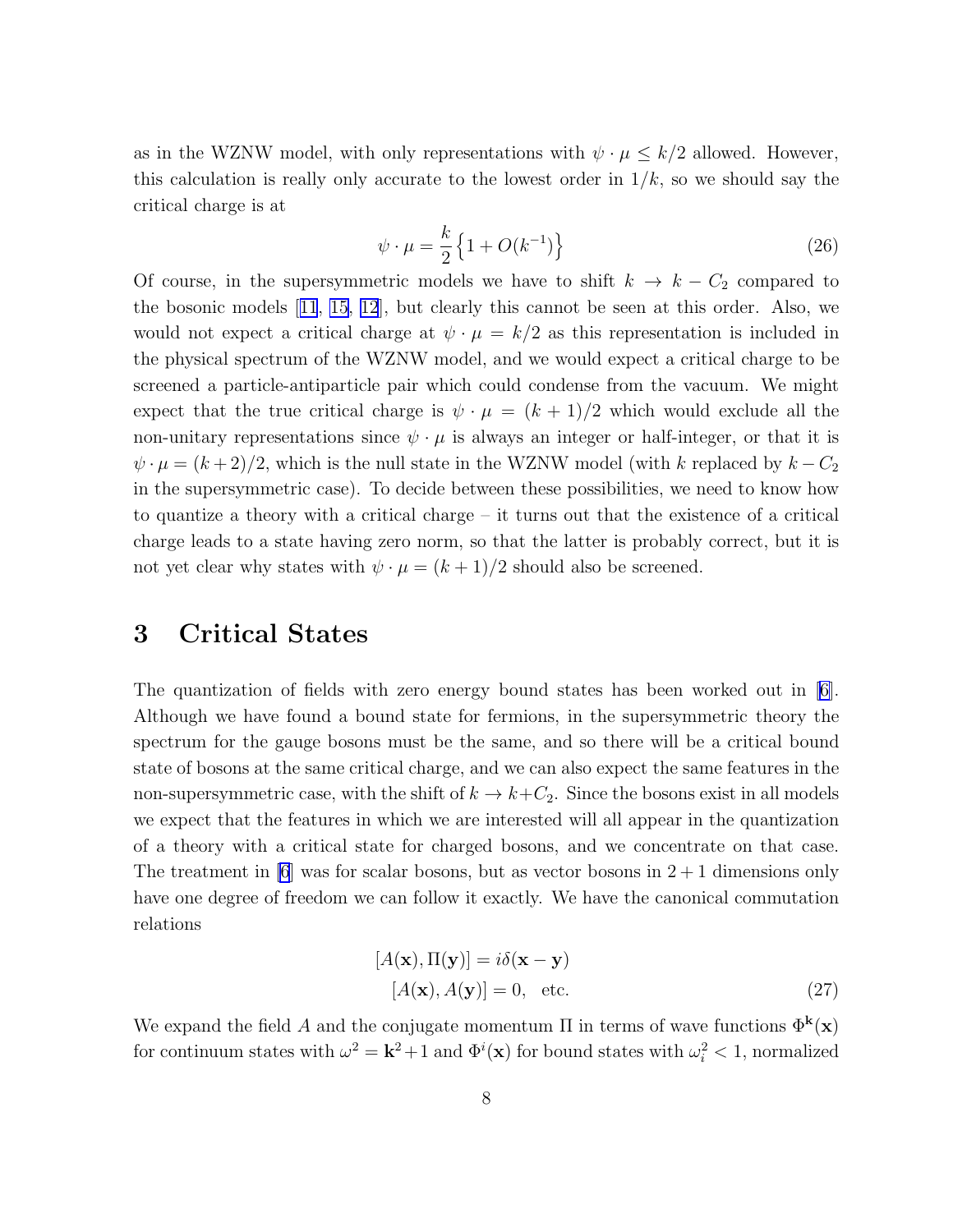<span id="page-9-0"></span>so that

$$
\int \bar{\Phi}^{i}(\mathbf{x}) \Phi^{i}(\mathbf{x}) d^{2}x = 1
$$

$$
\int \bar{\Phi}^{k}(\mathbf{x}) \Phi^{k'}(\mathbf{x}) d^{3}x = \delta(\mathbf{k} - \mathbf{k}')
$$
(28)

The field operators at  $t = 0$  can be expanded as

$$
A(\mathbf{x}) = \sum_{i} q_i \Phi^i(\mathbf{x}) + \int q(\mathbf{k}) \Phi^{\mathbf{k}}(\mathbf{x}) d^3 k
$$
  

$$
\Pi(\mathbf{x}) = \sum_{i} p_i \bar{\Phi}^i(\mathbf{x}) + \int p(\mathbf{k}) \bar{\Phi}^{\mathbf{k}}(\mathbf{x}) d^3 k
$$
(29)

The commutation relations [\(27\)](#page-8-0) then become

$$
[q_i, p_i] = i, \qquad [q(\mathbf{k}), p(\mathbf{k}')] = i\delta(\mathbf{k} - \mathbf{k}'), \qquad [q_i, q_j] = 0, \text{etc.}
$$
\n(30)

For bound states with  $0 < \omega_i^2 < 1$ , we introduce the mode operators  $a_i$  and  $b_i$  according to the standard rule

$$
q_i = \left(\frac{1}{2\omega_i}\right)^{1/2} (b_i^{\dagger} + a_i)
$$
  
\n
$$
p_i = -i \left(\frac{\omega_i}{2}\right)^{1/2} (b_i - a_i^{\dagger})
$$
\n(31)

In terms of these operators, when there are no bound states with zero or imaginary energy the Hamiltonian is

$$
H = \sum_{i} (p_i^{\dagger} p_i + \omega_i^2 q_i^{\dagger} q_i) + H_C = \sum_{i} (a_i^{\dagger} a_i + b_i^{\dagger} b_i) + H_C
$$
 (32)

where  $H_C$  is the part of the Hamiltonian that comes from the continuous states. The states  $|a_i\rangle \equiv a_i^{\dagger}$  $\binom{\dagger}{i}$  (0) and  $|b_i\rangle \equiv b_i^{\dagger}$  $_{i}^{\dagger}|0\rangle$  satisfy

$$
H|a_i\rangle = \omega_i|a_i\rangle, \qquad \langle a_i|a_i\rangle = 1H|b_i\rangle = \omega_i|b_i\rangle, \qquad \langle b_i|b_i\rangle = 1
$$
\n(33)

So the Hamiltonian is of course diagonalizable and all states have positive norm.

Now we turn to the situation when there is a critical bound state, with  $\omega_0 = 0$ . The contribution of the critical state to the Hamiltonian is just

$$
H_0 = p_0^{\dagger} p_0 \tag{34}
$$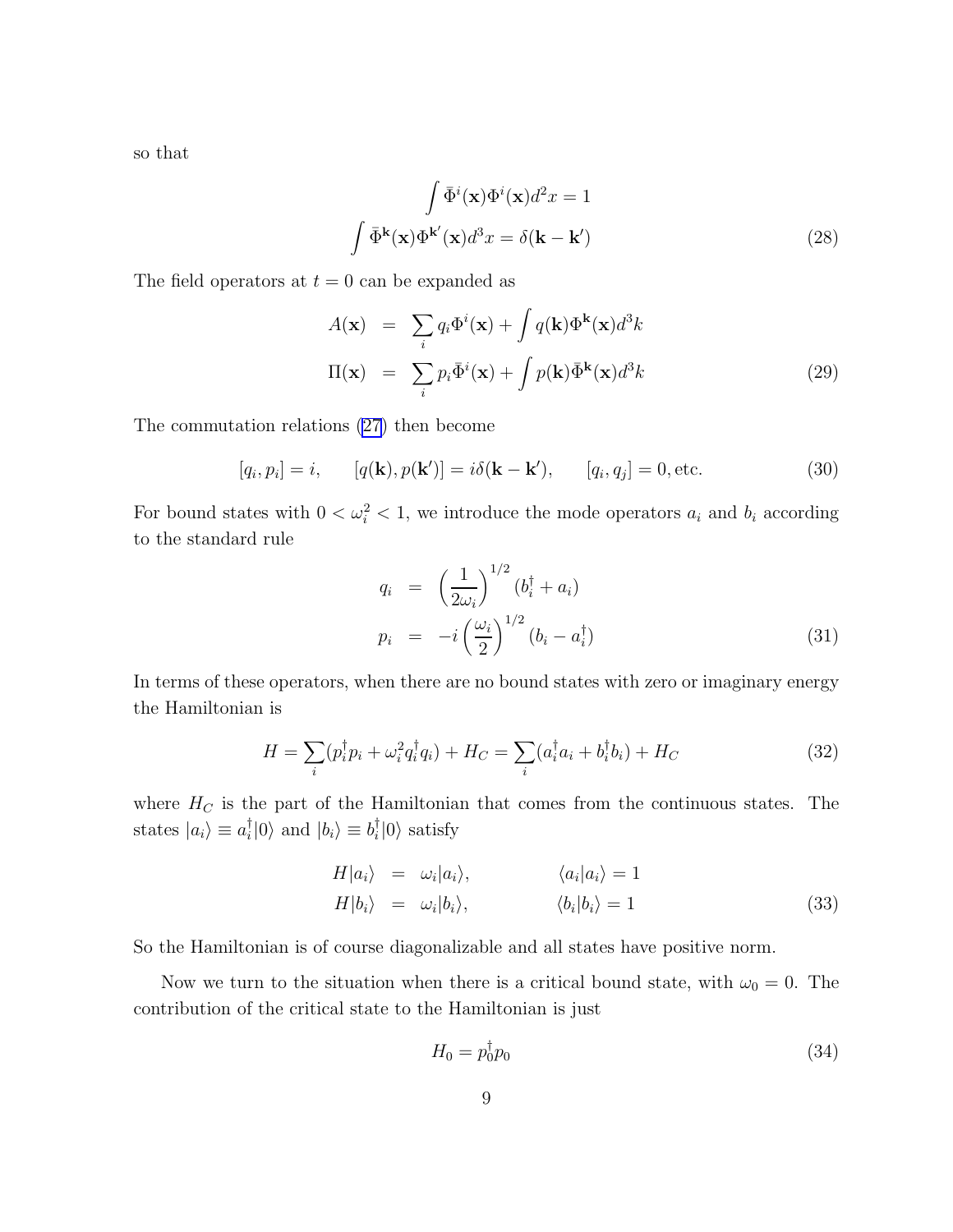<span id="page-10-0"></span>In the low energy limit we can take this to be the full Hamiltonian. Now we need to be careful about exactly how we quantize the theory. As we will see, there are actually two choices we can make, one of which leads to a unitary CFT on the boundary and the other toa logarithmic CFT. Instead of eq. ([31](#page-9-0)), in this case we introduce the  $p_0$  and  $q_0$  as mode operators

$$
c = p_0, \qquad d = -iq_0^{\dagger} \tag{35}
$$

with the commutation relations

$$
[c, c^{\dagger}] = [d, d^{\dagger}] = 0, \qquad [d^{\dagger}, c] = -1 \tag{36}
$$

The Hamiltonian is  $H = c^{\dagger}c$ . Starting from a naive vacuum state  $|0\rangle$ , which of course is really a state containing a critical charge in the full TMGT, we can make two more zero energy states,  $|c\rangle = c^{\dagger} |0\rangle$  and  $|d\rangle = (c^{\dagger} + d^{\dagger}) |0\rangle$ . If we assume that the "vacuum"  $|0\rangle$  has a positive norm,  $\langle 0|0 \rangle = 1$ , we find

$$
H|c\rangle = 0, \tH|d\rangle = |c\rangle
$$
  
\n
$$
\langle c|c\rangle = 0, \t\langle c|d\rangle = 1, \t\langle d|d\rangle = 2
$$
\n(37)

We can see from eq. (37) that even if we give the vacuum a positive norm, we are forced to have another eigenstate of the Hamiltonian  $|c\rangle$ , which has zero energy and zero norm. The other consistent way to quantize the theory is simply to take the vacuum to have zero norm:  $\langle 0|0 \rangle = 0$ . Since the "vacuum" here is really a state with a critical charge, this would mean that the critical charge would decouple from physical spectrum. For this reason it is natural to view the critical charge in TMGT as being the equivalent of a singular vector in a CFT, which would mean that the critical charge was actually  $\psi \cdot \mu = (k+2)/2$ , or  $\psi \cdot \mu = (k-C_2+2)/2$  in the supersymmetric case (in the case of  $SU(2)$ ,  $C_2 = 2$ , so in the supersymmetric case our lowest order result would be exact, as we found in [\[5](#page-13-0)]). The charges with  $\psi \cdot \mu = (k+1)/2$ , which are not singular vectors but do have descendants with negative norm in the WZNW model, would seem to correspond more naturally to super-critical charges which have imaginary energy bound states but no state with exactly zero energy, but this clearly cannot be correct at least for single particle bound states. One possibility is that these charges are super-critical for multiparticle bound states, which may form because gauge bosons with the same charge can attract in TMGt [\[16](#page-13-0)]. Also, the charges with  $\psi \cdot \mu > (k+2)/2$  are also singular vectors in the WZNW model, but at levels  $> 1$ , and so these may correspond to critical bound states of more than one particle in the TMGT.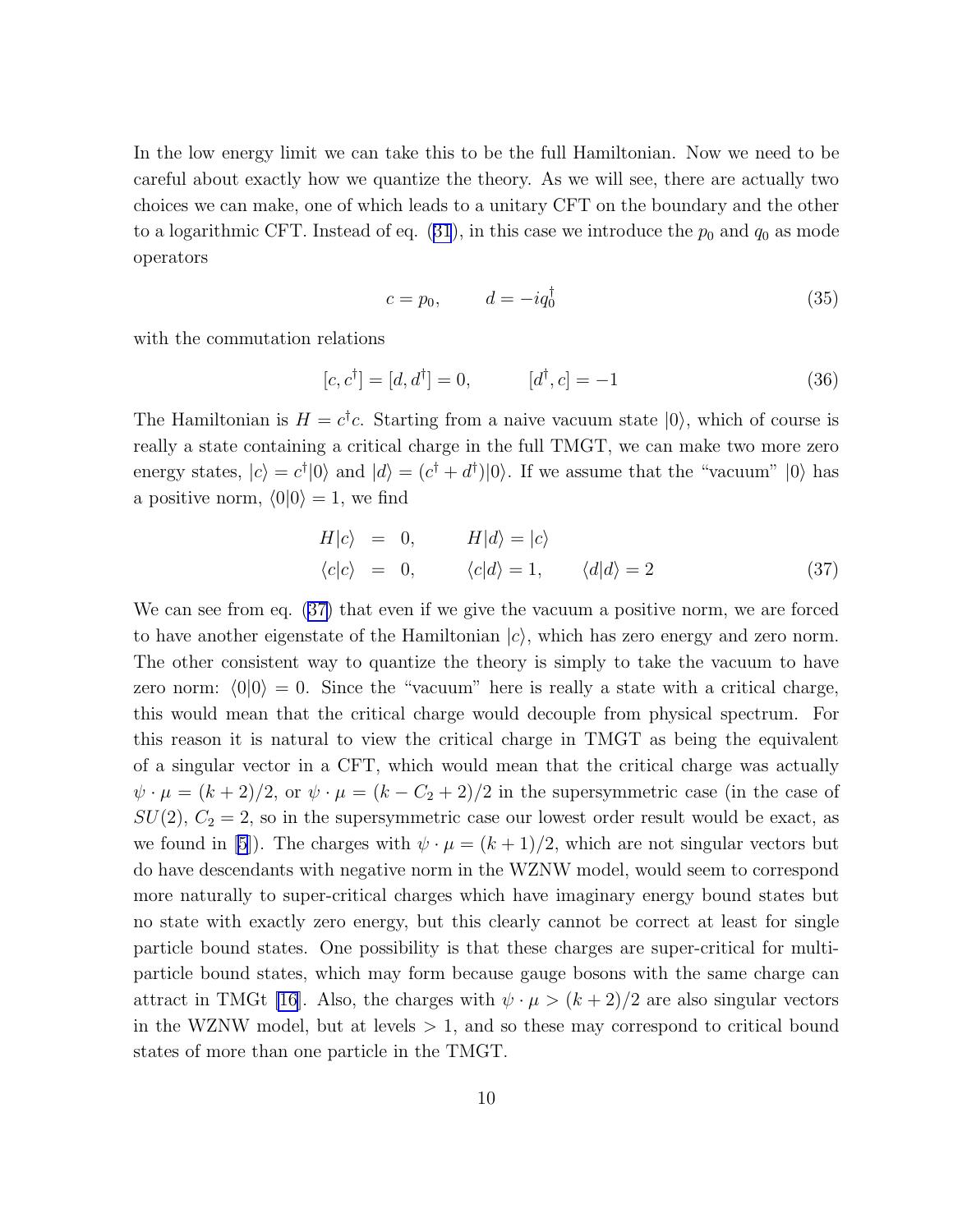The first possibility considered above, leading to eq. [\(37\)](#page-10-0), is what we have to consider if we insist on adding (super-) critical charged matter to the TMGT theory. the prototype for this situation is the supersymmetric model at level  $k = C_2$ , since all non-zero charges are excluded from the unitary theory and so this is the only non-trivial possibility. As was pointed out in[[6\]](#page-13-0), this does not necessarily lead to a catastrophic instability if we allow for a Hilbert space with a metric that is not positive definite. As we have seen in eq.([37\)](#page-10-0), the Hamiltonian becomes non-diagonalizable, which is a familiar property of logarithmic CFT (LCFT) [\[17\]](#page-14-0) where the 2d Hamiltonian is the Virasoro operator  $L_0$  which acts on a logarithmic states as

$$
L_0|C\rangle = \Delta|C\rangle, \qquad L_0|D\rangle = \Delta|D\rangle + |C\rangle \tag{38}
$$

and norms of the states are given by two-point correlation function, with one zero norm state[[18](#page-14-0)]

$$
\langle C(x)D(y) \rangle = \langle C(y)D(x) \rangle = \frac{c}{(x-y)^{2\Delta_C}}
$$
  

$$
\langle D(x)D(y) \rangle = \frac{1}{(x-y)^{2\Delta_C}}(-2c\ln(x-y) + d)
$$
  

$$
\langle C(x)C(y) \rangle = 0
$$
 (39)

The resemblance between these equations and eq. [\(37](#page-10-0)) is striking. Indeed, since the analysis leading to eq.([37](#page-10-0)) is not specific to the TMGT but applies to any theory with a critical state, and logarithmic operators appear in CFT when the dimensions of two operators become degenerate, we can regard the Jordan block structure of LCFTs as originating by the same mechanism, with  $L_0$  as the Hamiltonian. It is also interesting that in a WZNW model (but not in all LCFTs) the field  $C(x)$  which has zero norm always has to be a singular vector of another primary field [\[19](#page-14-0)], just as the 3 dimensional Hamiltonian can only be non-diagonalizable if there is a critical state. The null vectors in a WZNW model are the states  $(E_{-}^{\psi})$  $\binom{\psi}{-1}^{k+1-2\psi\cdot\mu}|\mu\rangle = |\mu + (k+1-2\psi\cdot\mu)\psi\rangle$ , for each of which, if our interpretation of the critical state is correct, there should be a critical bound state of  $k + 1 - 2\psi \cdot \mu$  charged bosons and a source with  $\psi \cdot \mu' = k + 1 - \psi \cdot \mu$ . These two states and the logarithmic state  $|D\rangle$  then satisfy

$$
(E_{-1}^{\psi})^{k+1-2\psi\cdot\mu}|\mu\rangle \sim |C\rangle
$$
  

$$
(E_{1}^{-\psi})^{k+1-2\psi\cdot\mu}|D\rangle \sim |\mu\rangle
$$
 (40)

So we can see that null states in the CFT on the boundary lead to critical bound states in the TMGT in the bulk, and if we want to include critical states which do not decouple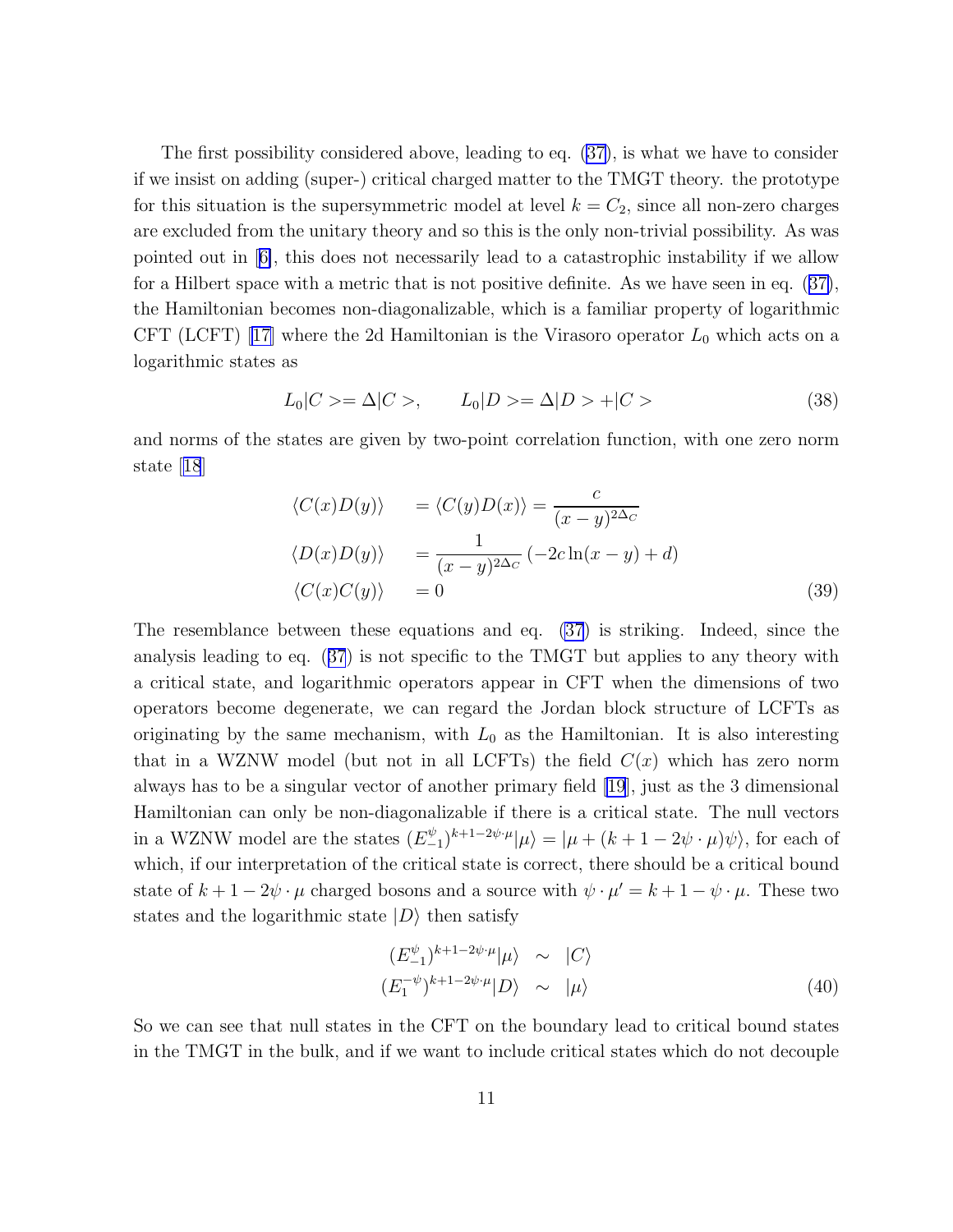from the spectrum, we end up with a LCFT on the boundary and a similar type of theory inthe bulk. Indeed it was first noticed in [[20\]](#page-14-0) that in the WZNW model for  $SU(2)$ there are in general logarithmic singularities in the conformal blocks of primary fields with  $j > k/2$ . This is now known to indicate the existence of a LCFT, and contrary to what was said in[[20\]](#page-14-0) these conformal blocks can be combined to form local correlation functions. We therefore expect that for every unitary WZNW model, there is a logarithmic WZNW model with the same central charge. This would be parallel to the situation for the minimal models, where for every ordinary CFT in the  $c_{p,q}$  series there is an enlarged model with the same central charge which is a LCFT [\[21](#page-14-0)].

### 4 Conclusions

These results are a confirmation that null vectors in CFT correspond to critical charges in three dimensions, as was found for one particular case in [\[5](#page-13-0)]. We have now shown that for every null vectors at level 1 in a WZNW model there is a critical bound state of a single charged gluon in a TMGT, and we expect that null vectors at higher levels will be associated with critical multi-gluon states. It is still unclear why in the three-dimensional picture sources with  $\psi \cdot \mu = (k+1)/2$  (eg. a source in the representation  $j = (k+1)/2$ for  $SU(2)$ , which in the WZNW model have descendants with negative norm but are not equivalent to singular vectors of unitary representations, should also be excluded from the spectrum. However, it is not surprising that a different mechanism should be needed to explain the decoupling of the states which are not singular vectors in the CFT. Another interesting question is the implications of these results for non-compact groups, since bound states of charged gluons can presumably occur in that case as well, which could lead to some states decoupling from the spectrum, as seems to be required for the no-ghost theorem for  $SU(1,1)$  [\[22\]](#page-14-0).

There are a number of interesting questions that remain. It will be interesting to check that higher-order corrections do result in the critical charges coinciding with null vectors in the CFT. Also, although it is very interesting that the Hamiltonians of both the TMGT and the CFT become non-diagonalizable when critical charges are added to the model, it is not yet clear exactly what the relation between the logarithmic operators in CFT and the critical states in TMGT is.

#### Acknowledgments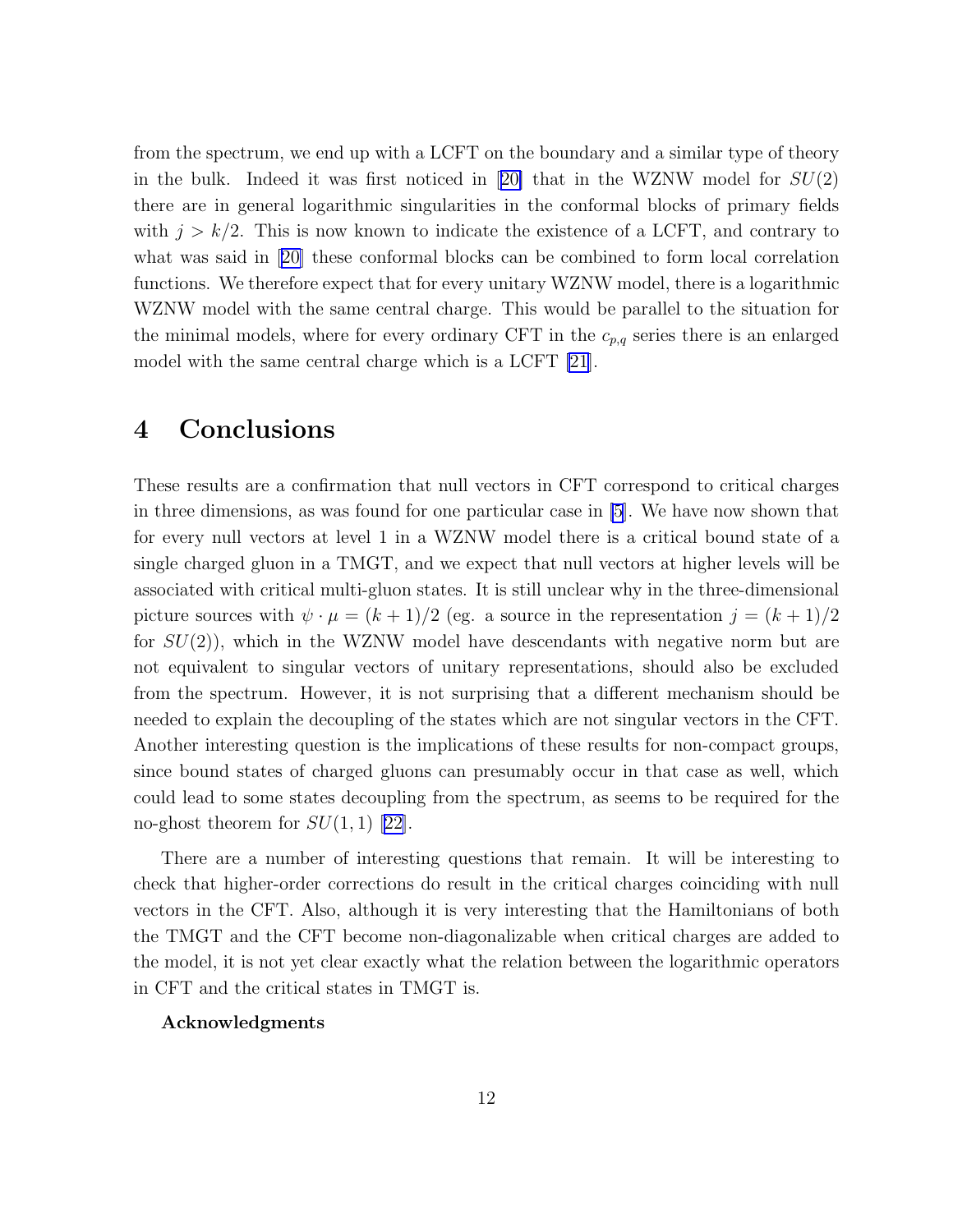<span id="page-13-0"></span>I am grateful to Ian Kogan for very helpful discussions.

## References

- [1] E. Witten, Commun. Math. Phys. 121 (1989) 351.
- [2] G. Moore and N. Seiberg, Phys. Lett. B220 (1989) 220.
- [3] A.A. Belavin, A.M. Polyakov and A. B. Zamolodchikov, Nucl. Phys. B241 (1984), 333.
- [4] P. Goddard, A. Kent and D. Olive, Commun. Math. Phys. 103 (1986) 105.
- [5] I. Kogan and A.Lewis, Phys. Lett. B431 (1998), 77.
- [6] B. Schroer and J. Swieca, Phys. Rev. D2 (1970), 2938.
- [7] W. Siegel, Nucl. Phys. B156, (1979), 135.
- [8] J.F. Schonfeld, Nucl. Phys. B185, (1981),157.
- [9] S. Deser, R. Jackiw and S. Templeton, Phys. Rev. Lett. 48 (1982), 975; Ann.Phys.(N.Y.) 140 (1982), 372.
- [10] N. Sakai and Y. Tanii, Prog. Theor. Phys. 83 (1990), 968.
- [11] P. Di Vecchia, G. Knizhnik, J. L. Petersen and P. Rossi, Nucl. Phys. B253 (1985), 701.
- [12] G. Amelino-Camelia, I. I. Kogan, R. J. Szabo, Nucl. Phys. B480 (1996), 413.
- [13] D. Gepner and E. Witten Nucl. Phys. B278 (1986), 493.
- [14] I. Kogan, JETP Lett. **49** (1989), 225; M. I. Dobroliubov, D. Eliezer, I. I. Kogan, G. W. Semenoff and R. J. Szabo, Mod. Phys. Lett. A8 (1993), 2177.
- [15] J. Fuchs, Nucl.Phys. B 286 (1987) 455.
- [16] I. I. Kogan and I. V. Polubin, JETP Lett. **51** (1990), 560; Phys. Lett. **B252** (1990), 237.